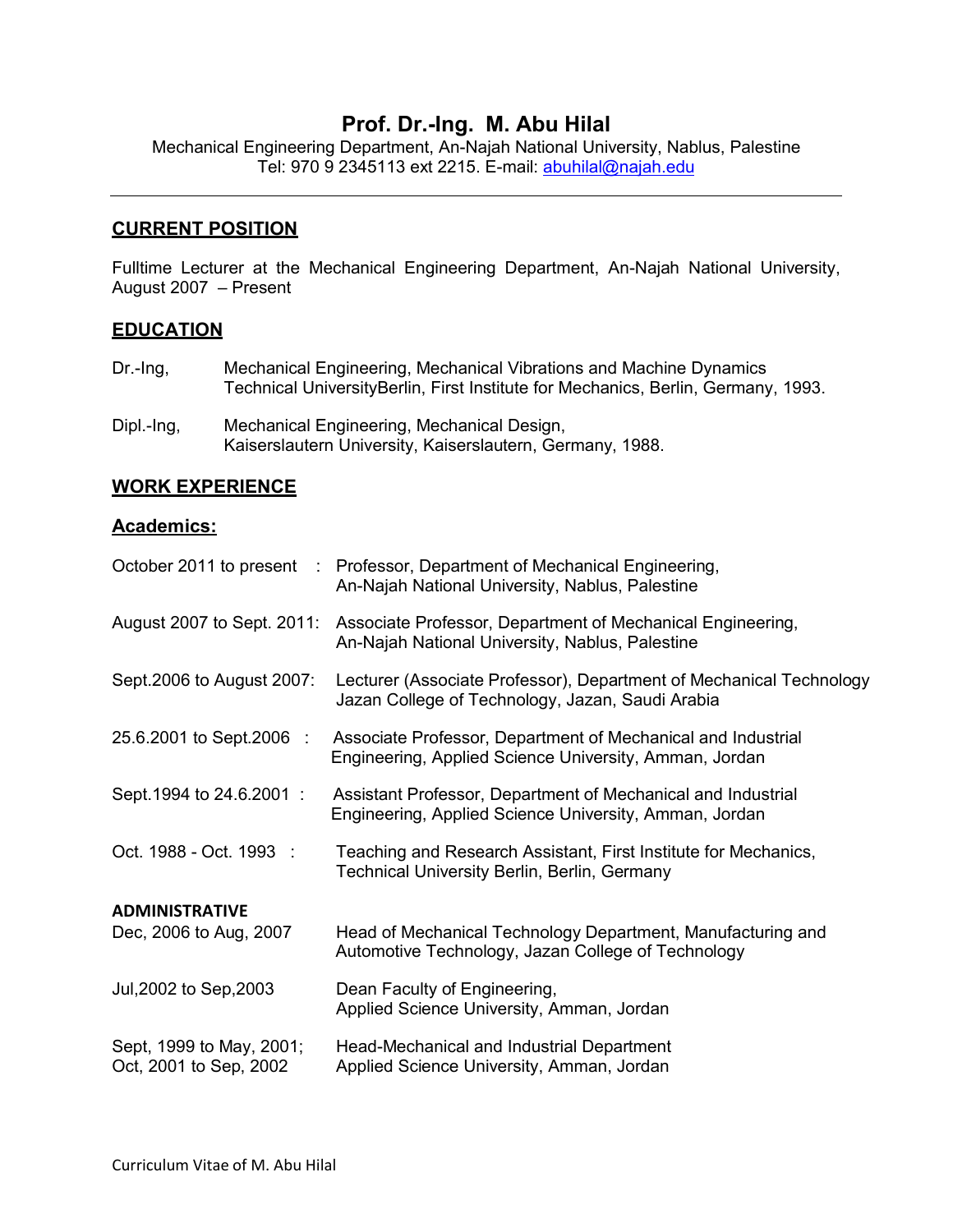| 1998/99<br>1996/97, 1997/98<br>2005/06 | Representative of Engineering Faculty in the University Council<br>Applied Science University, Amman, Jordan<br>Member of the Faculty Council<br>Applied Science University, Amman, Jordan |
|----------------------------------------|--------------------------------------------------------------------------------------------------------------------------------------------------------------------------------------------|
|                                        |                                                                                                                                                                                            |

During My work, I was a chairman or a member in the committees that:

- Got the ISO 9001:2000 (EMS) certificate for the engineering college including all its departments in Applied Science University in 2002/2003.
- Implemented general and specific accreditation requirements for the engineering college in Applied Science University for the Jordanian Ministry of Higher Education.
- Developed the Renewable Energy Research Center in Applied Science University.
- Wrote the specifications and supervised equipping the mechanical and industrial department's facilities and their labs in Applied Science University.
- Developed and modified study plans and courses description in the Applied Science University and Najah University, focusing on CAD and practical labs materials.
- Wrote the lab manuals and designed the experiments in Applied Science University.
- Member of many thesis defense committees for Master students.

## **Certifications or professional registrations**

## **ADDITIONAL CAREER EXPERIENCE - PART TIME**

## **SOCIAL AND ORGANIZATIONAL SKILLS**

### **COMPUTER SKILLS**

MS Word, Mathematica, MatLab, Adobe Illustrator

### **TRAINING**

**AWARDS**

# **COURSES TAUGHT:**

### **BACHELOR COURSES:**

Statics, Dynamics, Mechanics of Materials I and II, Finite Elements Methods, Mechanical Vibration Lab, Mechanics of Materials Lab, Machine Design, Mechanical Vibration, Advanced Engineering Mathematics I and II, Automatic Control Systems, Material Testing, Engineering Drawing, Environmental Statistics, Vehicular Brake Systems, Engineering Mechanics.

### **MASTER LEVEL COURSES:**

### **PUBLICATIONS (Selection)**

#### **REFEREED JOURNALS:**

1. N. Beithou, **M. Abu-Hilal** 2011 *Jordan Journal of Mechanical and Industrial Engineering* **5**, No.5,471-477. Experimental Energy Study for Domestic Hot Water Storage Tanks**.**